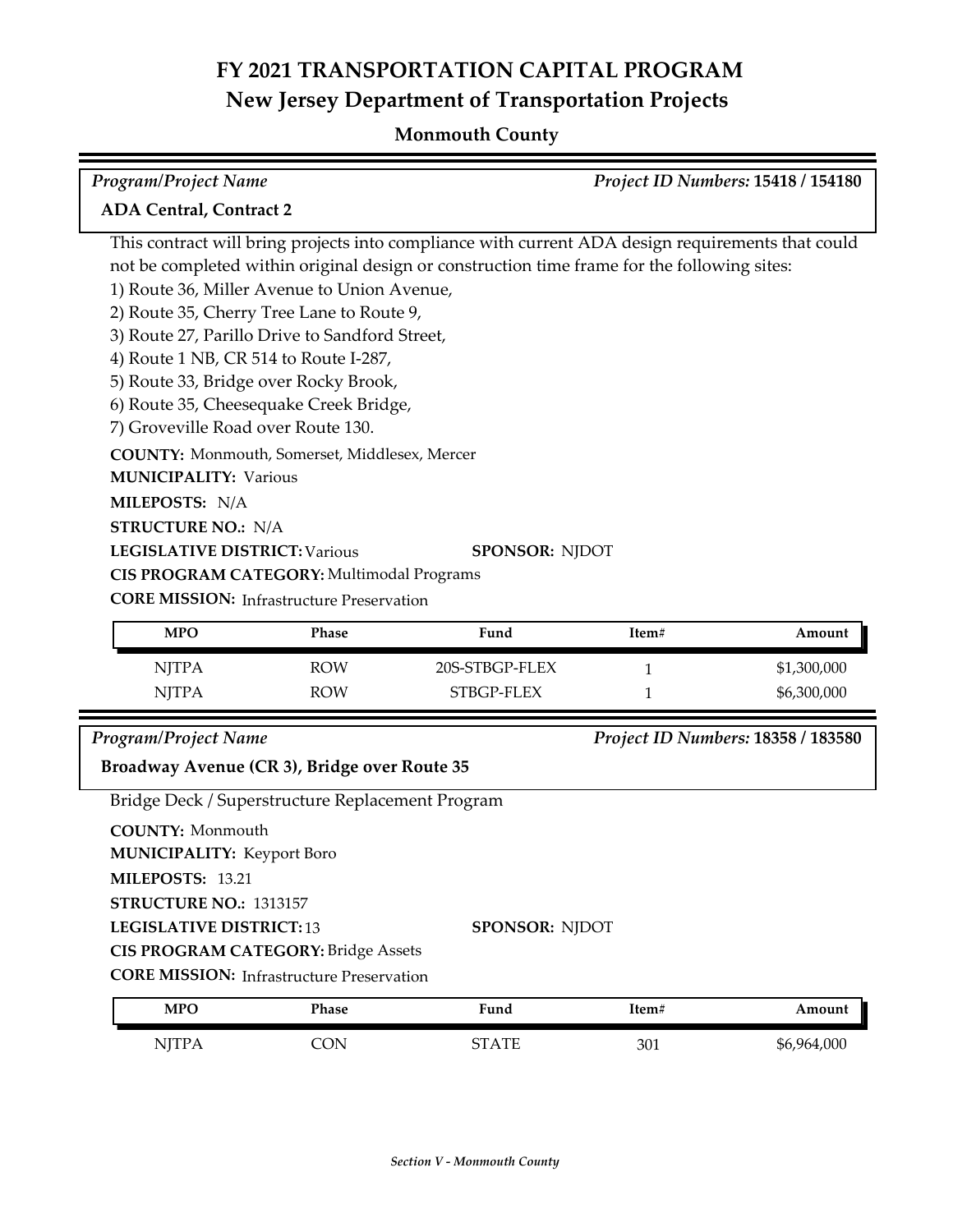#### **Monmouth County**

# *Program/Project Name Project ID Numbers:* **NS9306 / 950607**

#### **Monmouth County Bridges W7, W8, W9 over Glimmer Glass and Debbie's Creek**

This project is comprised of the rehabilitation or replacement of three existing deficient bridges, which carry Brielle Road over Glimmer Glass Creek and Green Avenue over Debbie's Creek. Due to its three-component perpendicular configuration, the project site is locally known as "Three Bridges." All three structures, whether movable or fixed, will be rehabilitated or replaced in-kind with bridges meeting current design standards and thus improve roadway geometrics.

**COUNTY:** Monmouth **LEGISLATIVE DISTRICT:** 30 **MILEPOSTS:** N/A **STRUCTURE NO.:** 13000W7 **MUNICIPALITY: Brielle Boro, Manasquan Boro CORE MISSION: Infrastructure Preservation SPONSOR:** Monmouth County **CIS PROGRAM CATEGORY:** Local System Support

| MPO   | Phase | Fund         | Item# | Amount      |
|-------|-------|--------------|-------|-------------|
| NJTPA | ROW   | STBGP-NY/NWK | 87    | \$1,000,000 |

*Program/Project Name Project ID Numbers:* **NS9706 / 950628**

#### **Rumson Road over the Shrewsbury River, CR 520**

Bridge S‐32 carries CR 520, Rumson Road, across the Shrewsbury River between the Boroughs of Rumson and Sea Bright. This bridge serves as one of two evacuation and emergency routes in times of tidal flooding and coastal storms. The existing structure is in poor condition, with deterioration of major bridge components. Monmouth County is proposing a movable structure to replace the current structure.

**COUNTY:** Monmouth **LEGISLATIVE DISTRICT:** 13 **MILEPOSTS:** 22.31 **STRUCTURE NO.:** 1300S32 **MUNICIPALITY: Rumson Boro, Sea Bright Boro SPONSOR:** Monmouth County **CIS PROGRAM CATEGORY:** Local System Support

**CORE MISSION:** Infrastructure Preservation

| MPO   | Phase | Fund         | 'tem# | Amount       |
|-------|-------|--------------|-------|--------------|
| NITPA | ነገገ   | STBGP-NY/NWK | 105   | \$37,000,000 |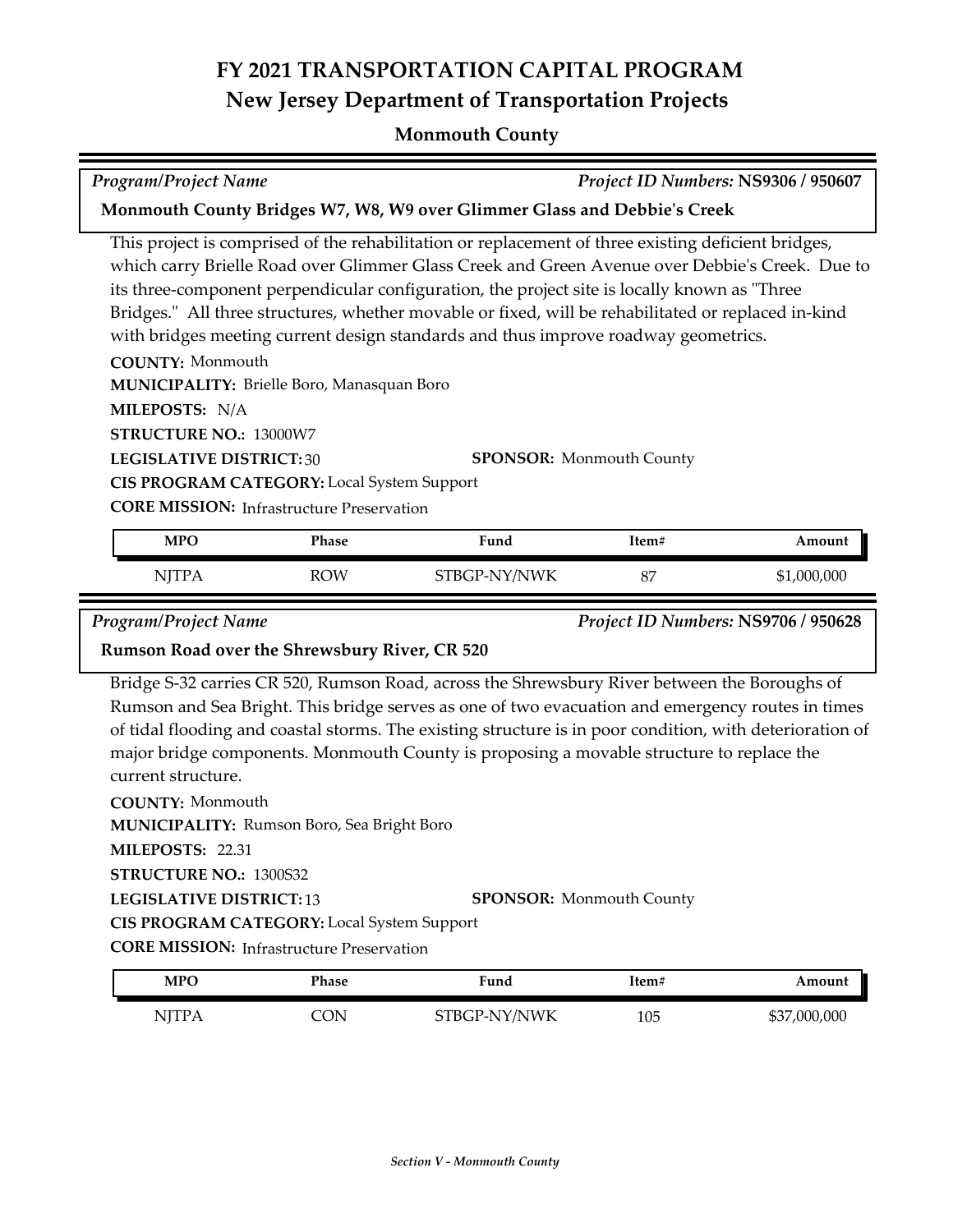| Project ID Numbers: 12379 / 123790<br><b>Program/Project Name</b> |                                                                                                  |                       |       |                                    |  |  |
|-------------------------------------------------------------------|--------------------------------------------------------------------------------------------------|-----------------------|-------|------------------------------------|--|--|
| Route 33 Business, Bridge over Conrail Freehold Secondary Branch  |                                                                                                  |                       |       |                                    |  |  |
|                                                                   | Initiated by the Bridge Management System, this project will replace the structurally deficient  |                       |       |                                    |  |  |
| bridge, built in 1925.                                            |                                                                                                  |                       |       |                                    |  |  |
| <b>COUNTY: Monmouth</b>                                           |                                                                                                  |                       |       |                                    |  |  |
| <b>MUNICIPALITY: Freehold Twp</b>                                 |                                                                                                  |                       |       |                                    |  |  |
| <b>MILEPOSTS: 4.300 - 4.400</b>                                   |                                                                                                  |                       |       |                                    |  |  |
| STRUCTURE NO.: 1336150                                            |                                                                                                  |                       |       |                                    |  |  |
| <b>LEGISLATIVE DISTRICT:16</b>                                    |                                                                                                  | <b>SPONSOR: NJDOT</b> |       |                                    |  |  |
|                                                                   | <b>CIS PROGRAM CATEGORY: Bridge Assets</b>                                                       |                       |       |                                    |  |  |
|                                                                   | <b>CORE MISSION:</b> Infrastructure Preservation                                                 |                       |       |                                    |  |  |
| <b>MPO</b>                                                        | Phase                                                                                            | Fund                  | Item# | Amount                             |  |  |
| <b>NJTPA</b>                                                      | <b>DES</b>                                                                                       | 20S-NHPP              | 18    | \$2,500,000                        |  |  |
| Program/Project Name                                              |                                                                                                  |                       |       | Project ID Numbers: 14422 / 144220 |  |  |
|                                                                   | Route 33, Bridge over Millstone River                                                            |                       |       |                                    |  |  |
|                                                                   | Initiated from the Bridge Management System, the project will replace the bridge, built in 1926. |                       |       |                                    |  |  |
| <b>COUNTY: Monmouth</b>                                           |                                                                                                  |                       |       |                                    |  |  |
| <b>MUNICIPALITY: Millstone Twp</b>                                |                                                                                                  |                       |       |                                    |  |  |
| MILEPOSTS: 19.8                                                   |                                                                                                  |                       |       |                                    |  |  |
| STRUCTURE NO.: 1304151                                            |                                                                                                  |                       |       |                                    |  |  |
| <b>LEGISLATIVE DISTRICT: 12</b><br><b>SPONSOR: NJDOT</b>          |                                                                                                  |                       |       |                                    |  |  |
|                                                                   | <b>CIS PROGRAM CATEGORY: Bridge Assets</b>                                                       |                       |       |                                    |  |  |
|                                                                   | <b>CORE MISSION:</b> Infrastructure Preservation                                                 |                       |       |                                    |  |  |
| <b>MPO</b>                                                        | Phase                                                                                            | Fund                  | Item# | Amount                             |  |  |
| <b>NJTPA</b>                                                      | <b>ROW</b>                                                                                       | 20S-NHPP              | 19    | \$200,000                          |  |  |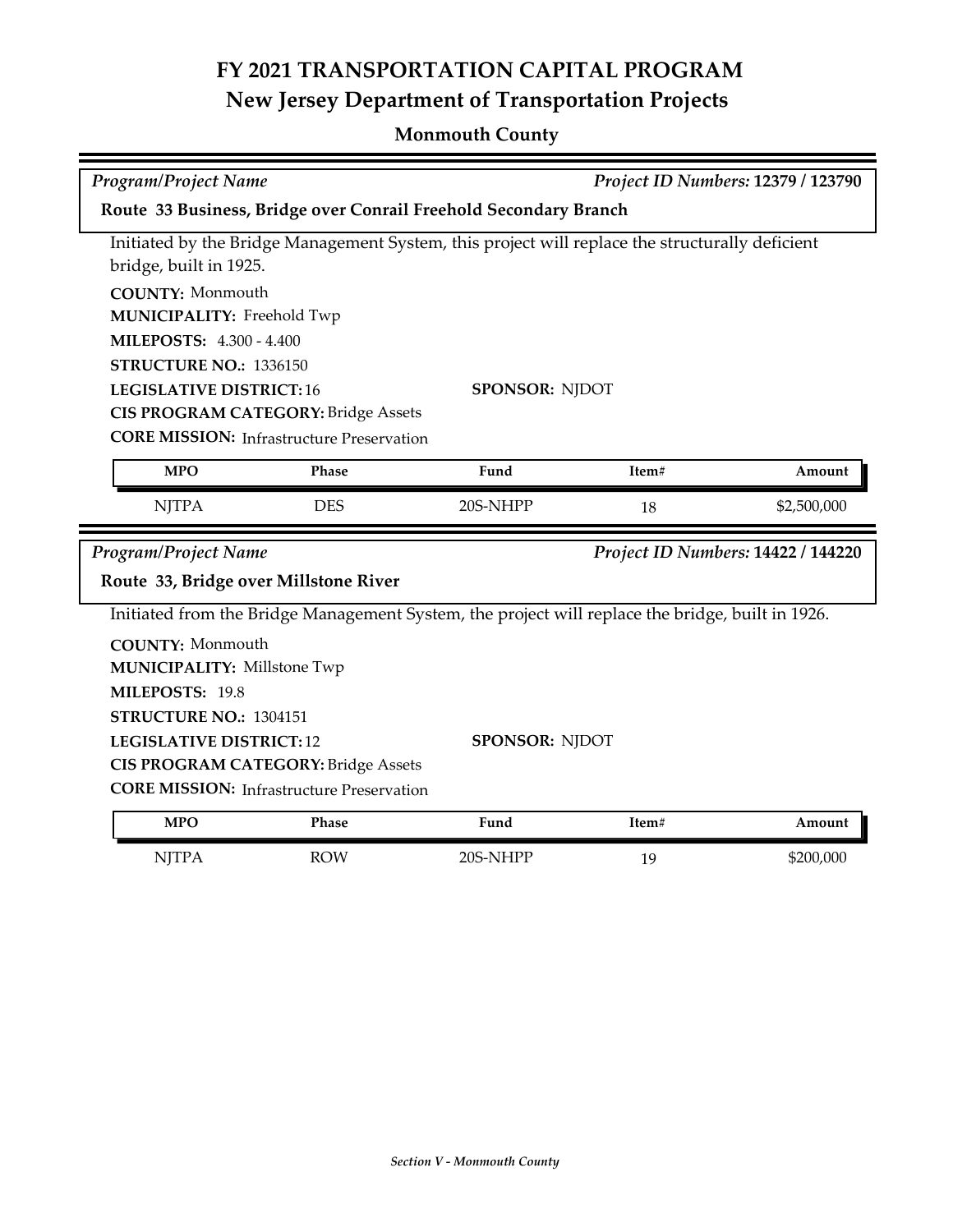|                                                  | Program/Project Name<br>Project ID Numbers: 14429 / 144290 |                                                                                                        |       |                                    |  |
|--------------------------------------------------|------------------------------------------------------------|--------------------------------------------------------------------------------------------------------|-------|------------------------------------|--|
| Route 35, Bridge over North Branch of Wreck Pond |                                                            |                                                                                                        |       |                                    |  |
|                                                  |                                                            | Initiated by the Bridge Management System, this project will replace the structurally deficient and    |       |                                    |  |
|                                                  | functionally obsolete bridge, built in 1931.               |                                                                                                        |       |                                    |  |
| <b>COUNTY: Monmouth</b>                          |                                                            |                                                                                                        |       |                                    |  |
| <b>MUNICIPALITY: Wall Twp</b>                    |                                                            |                                                                                                        |       |                                    |  |
| MILEPOSTS: 18.2                                  |                                                            |                                                                                                        |       |                                    |  |
| STRUCTURE NO.: 1310155                           |                                                            |                                                                                                        |       |                                    |  |
| <b>LEGISLATIVE DISTRICT:30</b>                   |                                                            | <b>SPONSOR: NJDOT</b>                                                                                  |       |                                    |  |
|                                                  | <b>CIS PROGRAM CATEGORY: Bridge Assets</b>                 |                                                                                                        |       |                                    |  |
|                                                  | <b>CORE MISSION:</b> Infrastructure Preservation           |                                                                                                        |       |                                    |  |
| <b>MPO</b>                                       | Phase                                                      | Fund                                                                                                   | Item# | Amount                             |  |
| <b>NJTPA</b>                                     | <b>ROW</b>                                                 | 20S-NHPP                                                                                               | 21    | \$226,000                          |  |
|                                                  |                                                            |                                                                                                        |       |                                    |  |
| <b>Program/Project Name</b>                      |                                                            |                                                                                                        |       | Project ID Numbers: 18351 / 183510 |  |
|                                                  | Route 35 NB, Bridge over Route 36 NB & GSP Ramp G          |                                                                                                        |       |                                    |  |
|                                                  |                                                            | Initiated from the Bridge Management System, this project will rehabilitate the structurally deficient |       |                                    |  |
| bridge, built in 1931.                           |                                                            |                                                                                                        |       |                                    |  |
| <b>COUNTY: Monmouth</b>                          |                                                            |                                                                                                        |       |                                    |  |
| <b>MUNICIPALITY: Keyport Borough</b>             |                                                            |                                                                                                        |       |                                    |  |
| <b>MILEPOSTS: 43.16-43.16</b>                    |                                                            |                                                                                                        |       |                                    |  |
| STRUCTURE NO.: 1313153                           |                                                            |                                                                                                        |       |                                    |  |
| <b>LEGISLATIVE DISTRICT:13</b>                   |                                                            | SPONSOR: NJDOT                                                                                         |       |                                    |  |
|                                                  | <b>CIS PROGRAM CATEGORY: Bridge Assets</b>                 |                                                                                                        |       |                                    |  |
|                                                  | <b>CORE MISSION:</b> Infrastructure Preservation           |                                                                                                        |       |                                    |  |
| <b>MPO</b>                                       | Phase                                                      | Fund                                                                                                   | Item# | Amount                             |  |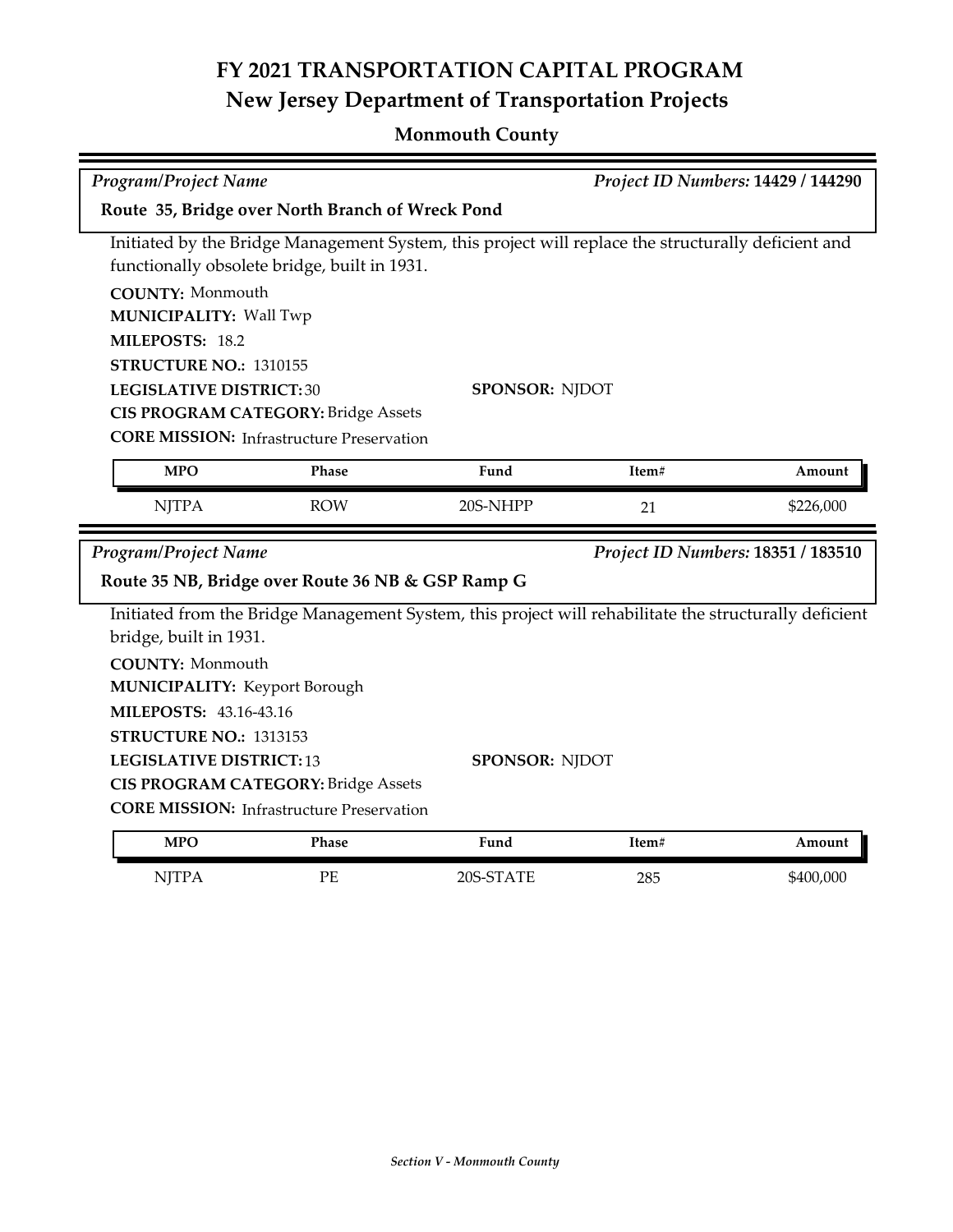| <b>Program/Project Name</b><br>Project ID Numbers: 14357 / 143570                              |                                                                   |                                                                                                      |       |              |  |  |
|------------------------------------------------------------------------------------------------|-------------------------------------------------------------------|------------------------------------------------------------------------------------------------------|-------|--------------|--|--|
| Route 66, Jumping Brook Road to Bowne Road/Wayside Road                                        |                                                                   |                                                                                                      |       |              |  |  |
| Identified by the Pavement, Congestion, and Safety Management Systems, this study will address |                                                                   |                                                                                                      |       |              |  |  |
|                                                                                                |                                                                   | pavement deficiencies, and improvements to traffic operations and safety, within the project limits. |       |              |  |  |
| <b>COUNTY: Monmouth</b>                                                                        |                                                                   |                                                                                                      |       |              |  |  |
| <b>MUNICIPALITY: Neptune Twp</b>                                                               |                                                                   |                                                                                                      |       |              |  |  |
| <b>MILEPOSTS: 0.74-2.62</b>                                                                    |                                                                   |                                                                                                      |       |              |  |  |
| <b>STRUCTURE NO.: N/A</b>                                                                      |                                                                   |                                                                                                      |       |              |  |  |
| <b>LEGISLATIVE DISTRICT:11</b>                                                                 |                                                                   | <b>SPONSOR: NJDOT</b>                                                                                |       |              |  |  |
|                                                                                                | <b>CIS PROGRAM CATEGORY: Safety Management</b>                    |                                                                                                      |       |              |  |  |
| <b>CORE MISSION: Safety</b>                                                                    |                                                                   |                                                                                                      |       |              |  |  |
| <b>MPO</b>                                                                                     | Phase                                                             | Fund                                                                                                 | Item# | Amount       |  |  |
| <b>NJTPA</b>                                                                                   | <b>ROW</b>                                                        | 20S-HSIP                                                                                             | 33    | \$4,620,000  |  |  |
|                                                                                                | <b>Program/Project Name</b><br>Project ID Numbers: 15372 / 153720 |                                                                                                      |       |              |  |  |
|                                                                                                | Route 70, Dakota Trail to Riverview Drive (CR 48)                 |                                                                                                      |       |              |  |  |
|                                                                                                |                                                                   | Initiated from the Pavement Management System, this project will resurface within the project        |       |              |  |  |
|                                                                                                |                                                                   | limits. This project will also include guiderail improvements and ADA compliance ramps.              |       |              |  |  |
|                                                                                                | COUNTY: Burlington, Ocean, Monmouth                               |                                                                                                      |       |              |  |  |
|                                                                                                |                                                                   |                                                                                                      |       |              |  |  |
|                                                                                                |                                                                   | MUNICIPALITY: Pemberton Twp, Manchester Twp, Brick Twp, Brielle Boro                                 |       |              |  |  |
| <b>MILEPOSTS: 27.9-58.53</b>                                                                   |                                                                   |                                                                                                      |       |              |  |  |
| <b>STRUCTURE NO.: N/A</b>                                                                      |                                                                   |                                                                                                      |       |              |  |  |
| LEGISLATIVE DISTRICT: 8, 10, 30                                                                |                                                                   | <b>SPONSOR: NJDOT</b>                                                                                |       |              |  |  |
|                                                                                                | <b>CIS PROGRAM CATEGORY: Road Assets</b>                          |                                                                                                      |       |              |  |  |
|                                                                                                | <b>CORE MISSION:</b> Infrastructure Preservation                  |                                                                                                      |       |              |  |  |
| <b>MPO</b>                                                                                     | <b>Phase</b>                                                      | Fund                                                                                                 | Item# | Amount       |  |  |
| <b>NJTPA</b>                                                                                   | <b>CON</b>                                                        | 20S-NHPP                                                                                             | 34    | \$33,700,000 |  |  |